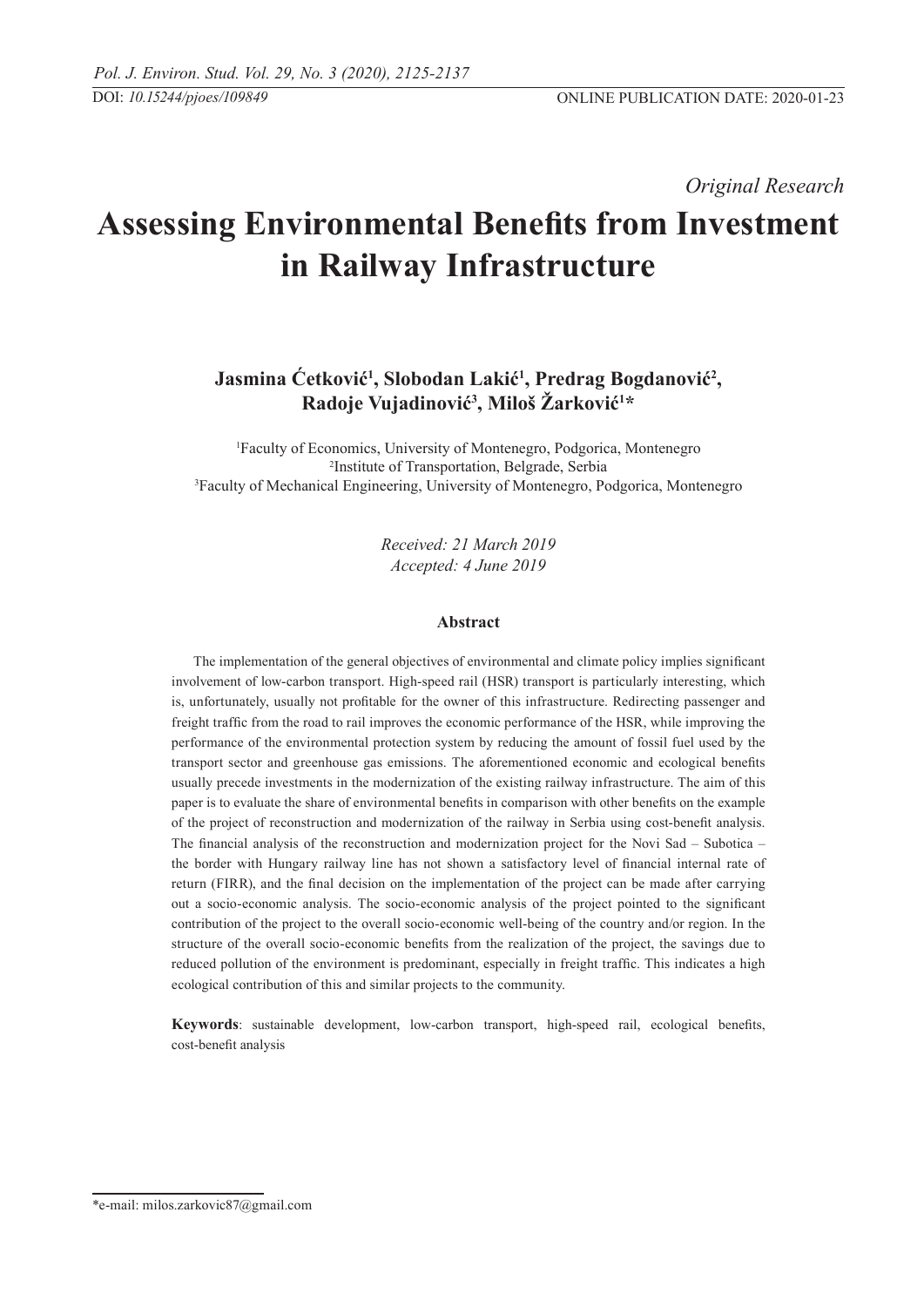#### **Introduction**

Fossil fuels lead to greenhouse gas emissions [1]. While household and industrial sectors have succeeded in reducing or limiting their negative impact on the environment, the transport sector continues to have a growth trend. Particularly in road transport, technological progress is not able to keep pace with the increase in transport demand, as road transport emissions are increasing despite the environmental improvement of conventional vehicles and the development of alternative fuel vehicles [2]. Reasons for the aforementioned are an increase in the number of inhabitants, motorization and transport needs of the population at the global level [3]. In order to adequately mitigate environmental impacts from transport, decision makers need to carefully consider the use of energy and emissions from the entire life cycle [4].

Low-carbon transport is a priority in addressing the growing global problem of climate change [5-6]. Transport is still almost entirely dependent on fossil fuels (96%) and accounts for almost 60% of global oil consumption [7]. Sustainable transport systems, both passenger and freight, should be economically and technically feasible, but also low-carbon or ecologically acceptable. The calculation of the greenhouse gas emissions in transport projects is becoming the primary goal of transport companies as part of an effort to implement national and global strategies to reduce carbon emissions, reduce energy demand and reduce negative environmental impacts [8-9]. In order to meet these challenges, all modes of transport have to be improved in terms of energy efficiency [10]. One way of achieving this is the redirection of transport from road and air to rail transport, while simultaneously continuously developing and improving all segments of rail transport. Rail is not the best solution for all types of transport, but there are areas where there is potential for providing transport solutions in combination with reduced environmental impact. In order for the railway to be an attractive alternative, it must combine energy efficient and economical solutions with good passenger comfort and low environmental impact over the entire lifetime [11].

Ecological, economic and social impacts, associated with a steady increase in global freight transport, have more than ever led to the need for a more efficient and sustainable freight transport system. HSRs can provide a solution because they have the ability to quickly, safely and economically transport goods, which can sufficiently improve trade links within large regions such as the European Union and expand it to Asian countries. HSRs shall comprise specially built high-speed railways equipped for speeds generally equal to or greater than 250 km/h and specially upgraded high-speed railways equipped for speeds of the order of 200 km/h. Additionally, they comprise specially upgraded highspeed railways which have special features as a result of topographical, relief or town-planning constraints,

on which the speed must be adapted to each case. The main issues related to freight transport are greenhouse gas emissions and dependence on fossil fuels, which means that freight transport in rail transport will be particularly competitive. Many countries have invested in the development of HSRs, but at present this type of infrastructure is more commonly used for passenger transport than freight, although there is an increasing number of countries that perform HSR freight services. Some HSR systems are not profitable because they do not have enough interest to use. Therefore, the capacity utilization level of these railways is not at the proper level, which requires additional funding and assistance from governments. Redirecting freight transport from roads to railways will improve the HSR economic performance, reduce the amount of fuel used by the transport sector and reduce overall greenhouse gas emissions [12]. Some of the benefits of driving freight through HSRs are [13]:

- Transport of goods by rail emits less pollution from road, air or sea transport.
- Long distance transport is cheaper by rail than by road, sea or air transport.
- Freight transport by rail does not use fossil fuels.
- Redirection of freight on HSR will reduce the number of traffic accidents and congestion on roads and airports.
- HSR is more reliable, and accuracy compared to the scheduled timetable is in the range of 90% to 99%.

Several UNECE member countries have the goal of redirecting freight transport from roads to railways and river transport. The focus has been changed from the specific objectives in the transport sector to the modal division as a means of improving the environmental sustainability of transport. Bearing in mind the transition from road to rail transport can be a solution to numerous environmental problems [1].

The European Commission in the 2011 White Paper on Transport, "Roadmap to a single european transport area – towards a competitive and resource efficient transport system" (COM (2011) 0144), set out a goal to ensure that the majority of passenger transport in the medium distance is implemented by railway by 2050. In the medium term (by 2030), the length of the existing HSR network should triple and maintain a dense rail network in all member states. In the long run, the European HSR network should be completed [14]. The European Commission's White Paper on Transport seeks to achieve an effective and sustainable balance between different modes of transport. Impact studies of the intermodal transport on the environment show that rail freight transport has better ecological performance compared to intermodal road-rail and road transport [15] – especially when using an electrified railroad [16-17].

During the last decade, many efforts have been made to examine the impact of transport infrastructure on the environment with a clear focus on new HSR lines. The developed methodologies are applicable and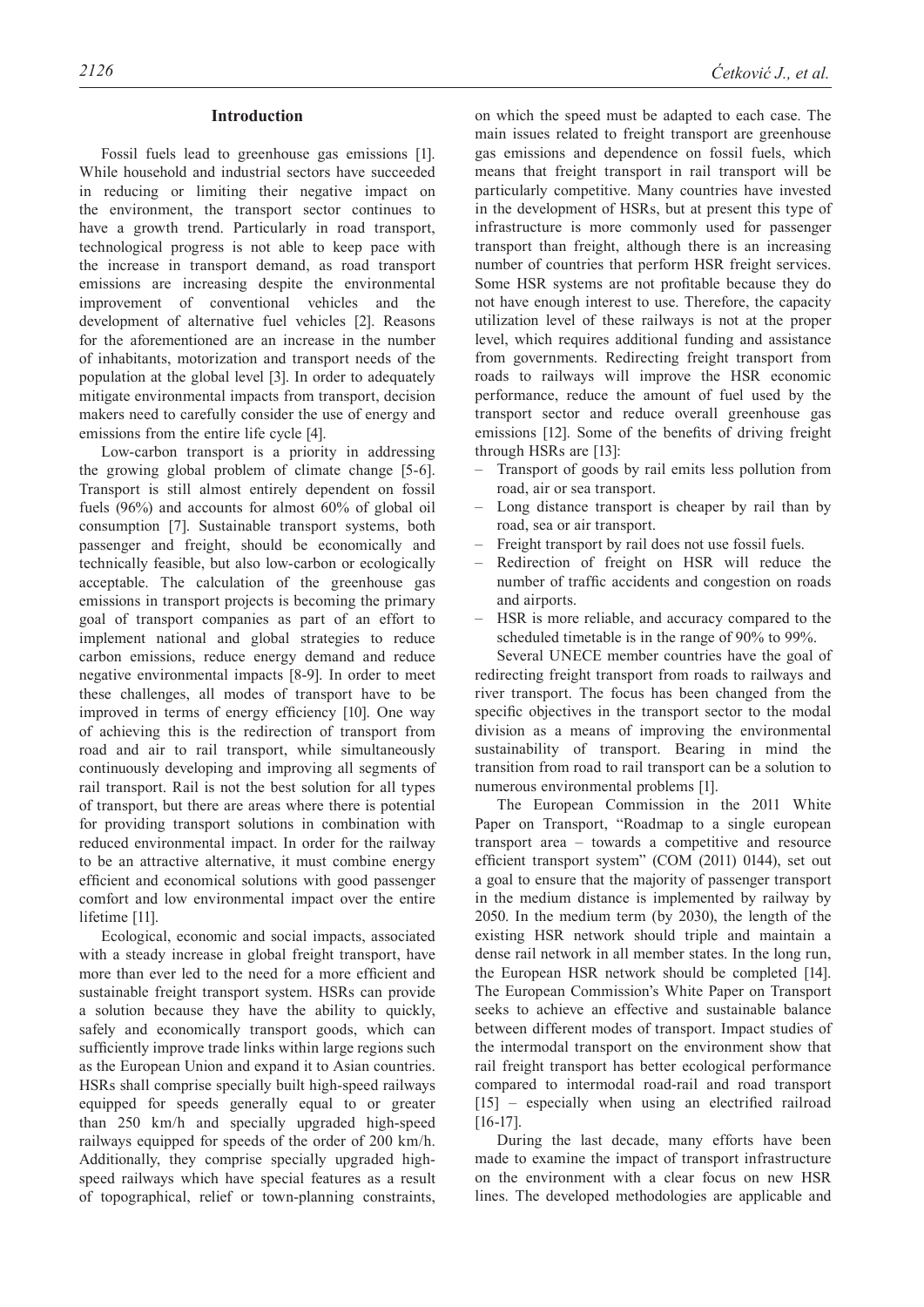comparable, although the boundaries of the system are often different. This is why it is not possible to directly compare the values between individual studies [18]. Important deficiencies of data and uncertainty are also related to the transport system itself. Statistics on road infrastructure damage is missing for most parts of Europe, or at least is not available [19].

Transport is important for social, economic and ecological sustainability. The work on sustainable transport systems requires that all aspects of sustainable development be considered [20]. With policies targeting only one aspect, there is a risk that other dimensions of sustainable development may be neglected or even adversely affected [21]. It is therefore necessary to understand that sustainable transport is important for all dimensions of sustainability. The full contribution of transport to sustainable development should be dealt with systematically and be considered through its links to social, economic and environmental policies [1]. Transport policy is facing, at the beginning of the  $21<sup>st</sup>$ century, an unresolved dilemma: how to reconcile the seemingly unstoppable growth of passenger and freight transport with unwanted harmful social and ecological effects. The concept of sustainable mobility is proposed as a solution to this dilemma, but is struggling to become an operational concept. Therefore, policymakers are faced with a complex decision because there is an urgent need to harmonize economic development and environmental protection while taking into account different social priorities and the consequences of distribution [22].

Policy makers use feasibility studies as an instrument for assessing project justification. The socio-economic appraisal of a project with an impact assessment on the environment is an indispensable aspect of the assessment [1]. In this regard, cost-benefit analysis is a formal process for evaluating a project that is a product of economic constructions of consumer surpluses and externals. In the meantime, this process becomes a formally regulated process for project approval, with the aim of effectively allocating resources [23-24]. Cost-benefit analysis, which includes a financial and socio-economic appraisal of the project, is accepted as one of the most important tools for resolving problems in policy implementation [25]. It is one of the widely accepted and applied methods for assessing large public sector infrastructure projects [26]. The advantages of this analysis are numerous, such as the rationality, creation, evaluation and comparison of different alternatives, taking into account the time value of money, and it represents an important guide for decision makers [27].

The cost-benefit analysis inherently requires the creation and evaluation of at least two options – "do" or "not to do" with estimates from several different scales (nothing, minimum, and everything according to requirements) [28-29]. The decision-makers should assess the effect of an investment – profit or loss, in space and time. Ultimately, this analysis ensures

that the net total benefits for society to exceed the net aggregate costs [26]. In the monetization process, based on a socially accepted valuation system, all input data are converted into monetary value, using a real or shadow price [30] that expresses social welfare, which needs to be maximized [31]. This analysis represents the primary method for integrating the economic and environmental aspects of investments, and "can be applied to other issues requiring decisions, such as the rate of exploitation of scarce natural resources and the management of wilderness areas, and to government policies such as regulation" [32]. Cost-benefit analysis takes the factor of time using a discount rate to reduce the value to the present value [24-25]. In essence, it seeks to cover all the direct costs and benefits of the project for users, assign them monetary values, discount them to the net present value, and in the end to finalize the final evaluation of the project [26-27].

Our work aims to evaluate the importance of environmental benefits in terms of other benefits arising from the railway reconstruction and modernization by expanding the capacity and redirecting transport from road to rail using cost-benefit analysis. The analysis was done on the example of the railway reconstruction and modernization project of the Novi Sad – Subotica – state border with Hungary (Kelebija) section. The project is part of a larger project of Hungarian-Serbian railways, which envisages the reconstruction, modernization and construction of the Belgrade-Budapest (Corridor Xb) two-lane railway line for mixed passenger and freight transport, at speeds of up to 200km/h, in accordance with European standards and Technical Specifications for Interoperability (TSI) of the Trans-European Transport Network (TNT). In the current state, the railway from Belgrade, via Subotica, to the state border with Hungary (E85) is a double-track railway line 183.2 km long, which is electrified on its entire length (single phase system 25 kV, 50 Hz).

The objective of the railway modernization project for the Novi Sad – Subotica – state border with Hungary section is to create a modern high-performance twotrack railway for mixed (passenger and freight) transport and a speed of up to 200 km/h by reconstructing the existing one-way railway and building a second track. The section length is 108,091 km. The parameters for the design of this two-track railway are defined in accordance with multilateral agreements AGC, AGTC, SEECP, TSI and laws and regulations in the field of railway infrastructure in the Republic of Serbia.

## **Material and Methods**

In order to respond to the defined goal of work, the following research hypotheses have been identified:

H1: Railway reconstruction and modernization projects often do not confirm the justification of investments from the perspective of the investor – the owner of the infrastructure.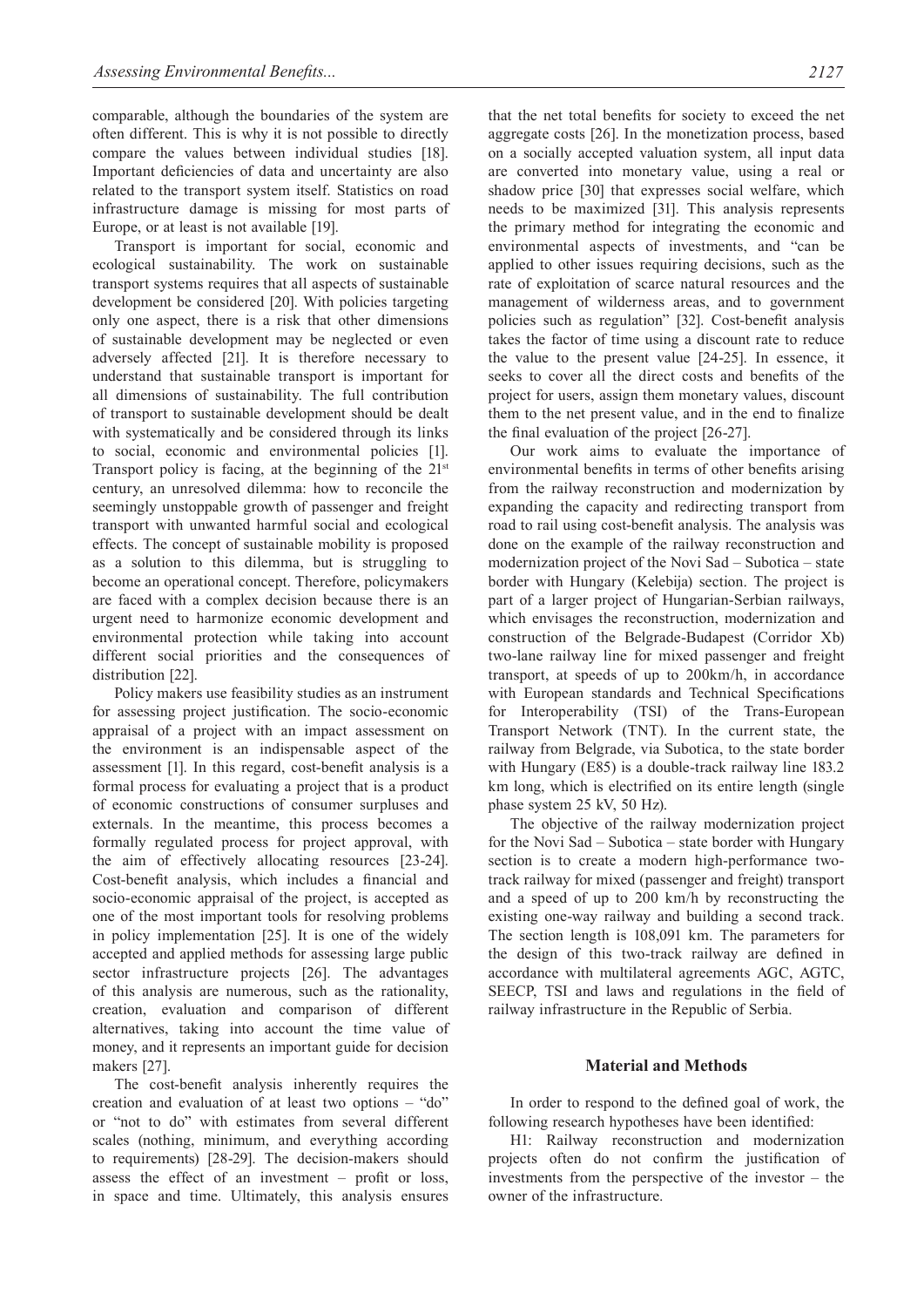The primary arguments for this hypothesis are the experiences of the countries of southeastern Europe, which point to the lack of adequate financial effects for investors from projects aimed at raising the quality of railway services.

H2: Railway reconstruction and modernization projects lead to high socio-economic benefits as a result of increased redirection of transport from road to rail.

The effects of railway transport modernization projects in the countries of southeastern Europe point to the dominance of socio-economic effects in relation to financial effects as a result of raising the overall level of railway infrastructure services.

H3: In the structure of the overall socio-economic benefits of reconstruction and modernization projects for railways, the savings due to environment pollution reduction are dominant as a result of redirecting passenger and especially freight transport from road to railway.

The main arguments for the third hypothesis are the underdeveloped legislation in the area of road transport impact on the environment, dominant in the countries of southeastern Europe, together with the lower economic development and lower living standard of these countries (GDP, wages, etc.) in relation to EU countries.

As stated above, the defined hypotheses will be tested by conducting a financial and socio-economic analysis on the example of a reconstruction and modernization project for the railway in Serbia (section Novi Sad – Subotica – border with Hungary). Costbenefit project analysis includes financial and socioeconomic appraisal of the project, which has been done in accordance with the current EU methodology [29], taking into account European regulations in the railway transport sector. The analysis started from the predetermined aims for modernization of the railway and certain key assumptions that made possible the most realistic implementation of this analysis.

The financial analysis objective is to assess whether the cash flow of a future project creates adequate and sustainable returns for the infrastructure owner, especially measured by the FIRR and the corresponding financial net present value (FNPV). The analysis includes an evaluation made using key information about input and output values, their prices, and the total time frame of revenue and costs. It is based on the "incremental method," since it involves performing a comparison between the situation in which the project would be implemented (scenario with the project) and the existing situation (scenario without the project).

Contrary to the financial analysis, which evaluates the project from the perspective of the investor–owner of the infrastructure, the socio-economic analysis assesses the contribution of the project to the overall socio-economic well-being of the region or country. The key objective of the socio-economic appraisal is to prove that the net present value of the socio-economic benefits of the project should outweigh the net present value of the project's socio-economic costs, which means that

|                                                                                       | "with-the-project"<br>Freight transport                  | 4,271,275 | 6,993,896 | 8,080,967 | 8,957,114 | 9,905,404 | 10,936,366 | 11,837,874 | 264,338,023 |  |
|---------------------------------------------------------------------------------------|----------------------------------------------------------|-----------|-----------|-----------|-----------|-----------|------------|------------|-------------|--|
|                                                                                       | "without-the-project"<br>Freight transport<br>$\epsilon$ | 3,677,458 | 5,684,242 | 6,399,522 | 7,065,589 | 7,800,981 | 8,612,914  | 9,322,895  | 210,292,378 |  |
|                                                                                       | "with-the-project"<br>Number of trains                   | 9,490     | 11,680    | 13,505    | 14,965    | 16,425    | 18,250     | 19,710     | 440,920     |  |
|                                                                                       | Number of trains<br>"without-the-<br>project"            | 8,030     | 9,490     | 10,585    | 11,680    | 12,775    | 14,235     | 15,330     | 348,575     |  |
| "without-the-project" on the Novi Sad - Subotica - State border with Hungary railway. | Number of passenger<br>trains "with-the-<br>project"     | 13,140    | 13,140    | 17,520    | 17,520    | 17,520    | 17,520     | 17,520     | 494,940     |  |
|                                                                                       | Number of passenger trains<br>"without-the-project"      | 9,490     | 9,490     | 9,490     | 9,490     | 9,490     | 9,490      | 9,490      | 284,700     |  |
|                                                                                       | "with-the-project"<br>Number of pas-<br>sengers          | 1,973,521 | 3,050,469 | 3,536,330 | 4,099,576 | 4,752,532 | 5,509,487  | 6,200,976  | 124,530,286 |  |
| Table 1. Forecast of passengers, trains and freight "with-the-project" and            | Number of passengers<br>"without-the-project"            | 532,147   | 822,539   | 953,549   | 1,105,424 | 1,281,490 | 1,485,598  | 1,672,053  | 33,578,791  |  |
|                                                                                       | Year                                                     | 2023      | 2028      | 2033      | 2038      | 2043      | 2048       | 2052       |             |  |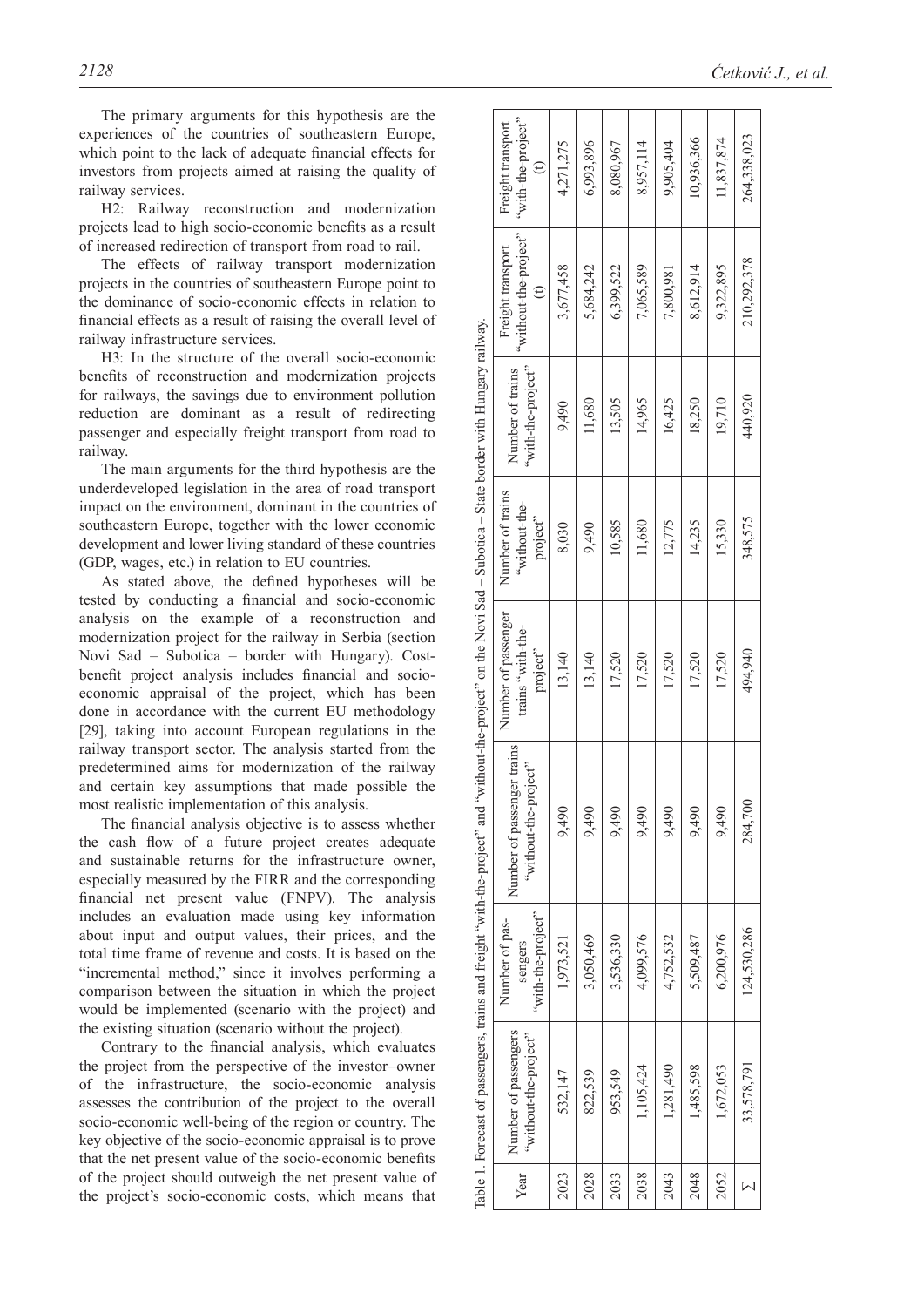the project has a positive net contribution to society. This is expressed by the positive economic net present value (ENPV), benefit – cost ratio (EB/C ratio) which is greater than 1, and the economic internal rate of return (EIRR) to be higher than the pre-defined social discount rate.

The implementation of the project financial assessment for the specific case was done with the following basic assumptions:

- The analysis was done in euros.
- The analysis was carried out using fixed prices.
- The initial year of analysis is 2019.
- The period of investment of funds related to the project is 4.5 years.
- The observed period of project implementation is 2023-2052.
- The final year of the analysis is 2052.

The financial appraisal of the project is based on transport projections and predicted volume of transport on the railway, both in passenger and freight transport. These projections also served as the basis for the implementation of the socio-economic appraisal of the project. The projections were made on the basis of detailed market analyses and traffic research carried out within the feasibility study [33] for the modernization of the railway shown in Table 1.

Total estimated costs of the project relate to the reconstruction, modernization and construction of the railway Novi Sad-Subotica-Border with Hungary and include the costs of design and construction, expropriation costs and indirect costs, with an estimated total investment of EUR 990,650,000. The dynamic plan of project activity assumes a total project duration of 4.5 years. In addition, for both scenarios – "with-theproject" and "without-the-project," assumed maintenance costs include current and investment maintenance costs. Infrastructure access charges represents almost the only income for the future infrastructure owner. The amount of unit charges is determined subject to the category of the railway line (main, regional, local), train category and type of traction (diesel, electric). Charges for the use of freight and passenger trains are increased by charges for stations and ancillary services use, as shown in Table 2. Data on prices (i.e., fees for access and use of the railway infrastructure) are taken from the statement of the network [34].

In addition to the basic income-infrastructure access charges, direct gains-benefits for owner the infrastructure in the financial analysis are the following:

- Income from additional passenger transport (due to redirection of transport from road to rail).
- Income from freight transport (due to redirection of transport from road to rail).

Projections of the income from transport are calculated on the basis of assumed projections of the transport volume (passenger and freight) and the determined unit price per train/km, both for "withthe-project" and "without-the-project" scenarios. Incremental-additional income for the infrastructure manager is the difference between the incomes under these two scenarios. Incremental-additional income for the infrastructure manager is the difference between the incomes under these two scenarios and range from about EUR 500,000 in the first year of exploitation to about EUR 2,000,000 in the last year of the projection.

In addition to the above, determining the appropriate level of depreciation was necessary for properly defining the lifecycle of certain facilities based on which residual value is determined. Residual value of fixed assets is taken into account in the last year of the evaluation period and it reflects the difference between the real economic operational cycle of the project and the reference period considered within this analysis.

# Socio-Economic Appraisal of the Reconstruction and Modernization of the Railway Track

The socio-economic appraisal of the project has taken into account the same basic assumptions as the project's financial appraisal. The predefined projections of transport forecasts also served as the basis for the implementation of the socio-economic appraisal of the project. The starting point for the calculation of indicators in the socio-economic analysis are the financial flows from the financial appraisal of the project. According to the European Commission's guidelines, the socio-economic benefits of the project are dominantly related to the environment, social aspects and local economic development. Five basic steps for economic evaluation are proposed: conversion of market to shadow prices, monetizing the non-market influence, inclusion of additional indirect impacts, discounting of estimated costs and benefits, and calculating economic performance indicators (ENPV, EIRR and EB/C ratio).

Table 2. Charges for the use infrastructure of freight and passenger trains.

| Rail category | Charges for freight trains                           | Charges for passenger trains            |  |
|---------------|------------------------------------------------------|-----------------------------------------|--|
| Main line     | $0.7917$ EUR/train*km                                | $0.5278$ EUR/train*km                   |  |
| Junction      | Charges for the use infrastructure of freight trains | Charges for the use of passenger trains |  |
| Novi Sad      | 30.98 EUR/train                                      | 20.65 EUR/train                         |  |
| Subotica      | 34.69 EUR/train                                      | 23.13 EUR/train                         |  |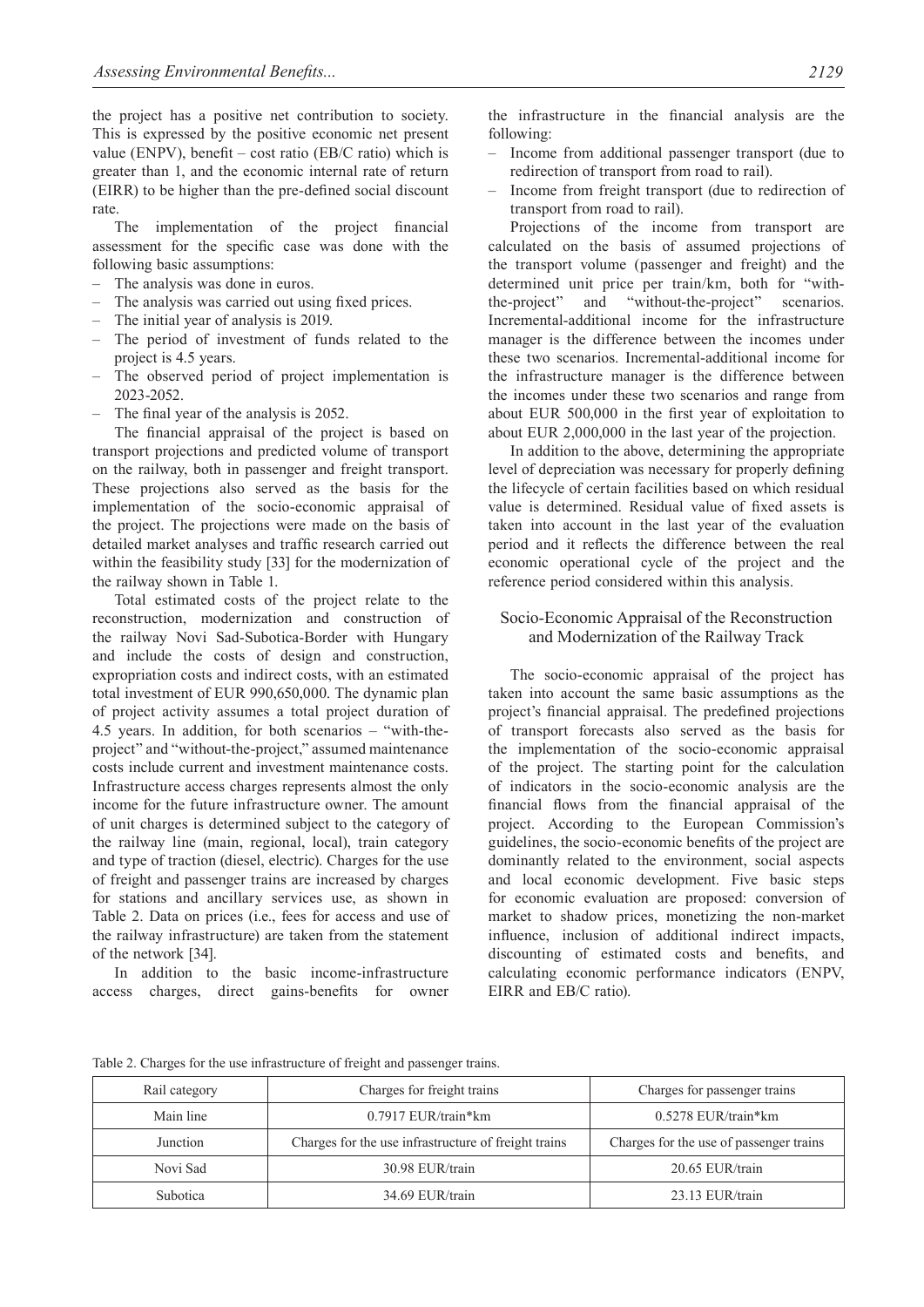| <b>Tranport modes</b> | Average cost for<br>road transport (EUR/<br>passenger*km) | Average cost for<br>freight transport<br>(EUR/ton*km) |  |
|-----------------------|-----------------------------------------------------------|-------------------------------------------------------|--|
| Road Transport        | 0.0270                                                    | 0.3713                                                |  |
| Rail Transport        | 0.0118                                                    | 0.1239                                                |  |

Table 4. Average cost relating to air pollution for road and rail transport (EUR/passenger\* km).

In the socio-economic analysis, all encompassed prices must be adjusted to "economic values" (without direct and indirect taxes, customs duties, social security costs and any other externalities). We emphasize that in order to calculate the economic value, in accordance with the General Transport Master Plan (GTMP) in Serbia, the conversion factor for construction costs of 0,78 was accepted, and the same factor was applied for maintenance costs. With this economic factor, the economic cost of the investment has been reduced to EUR 972,367,800. At the same time, maintenance costs were reduced by the same conversion factor.

## Estimated Economic Savings from the Project

Within the social-economic analysis of the reconstruction, modernization and construction project of the railway Novi Sad – Subotica – state border with Hungary section, benefits categories are the following:

- Savings due to reduced pollution of the environment.
- Journey time savings.
- Savings in road vehicle operation costs.
- Savings due to reduced number of traffic accidents.

Savings due to reduced pollution of the environment are calculated based on the average cost of air pollution per vehicle\* km calculated on the basis of data collected from several European countries [35]. In order to adjust the proposed values in relation to Serbia, GDP per capita in Serbia and the EU countries was used. According to 2012 prices, the average air pollution costs in Table 4 for passenger and freight traffic are calculated as follows.

Таble 5. Projection of savings due to environment pollution reduction caused by shifting freight transport (EUR).

| Year  | Savings due to environ-<br>ment pollution reduction<br>for road transport | Savings due to environ-<br>ment pollution reduction<br>for freight transport |
|-------|---------------------------------------------------------------------------|------------------------------------------------------------------------------|
| 2023  | 2,453,795                                                                 | 22,960,853                                                                   |
| 2028  | 3,792,828                                                                 | 38,340,741                                                                   |
| 2033  | 4,396,927                                                                 | 46,190,299                                                                   |
| 2038  | 5,097,244                                                                 | 53, 547, 216                                                                 |
| 2043  | 5,909,102                                                                 | 61,176,262                                                                   |
| 2048  | 6,850,269                                                                 | 69,215,325                                                                   |
| 2052  | 7,710,038                                                                 | 76,400,768                                                                   |
| Total | 154,835,827                                                               | 1,581,015,381                                                                |

Table 6. Current and forecast journey times in passenger traffic  $(min)$ 

| Condition                          | Novi Sad -<br>Hungarian border |
|------------------------------------|--------------------------------|
| Current condition – Passenger cars | 66                             |
| Current condition – Buses          | 86                             |
| Current condition – Railways       | 150                            |
| Projected condition – Railways     |                                |

Unit data are based on the handbook on estimation of external cost in the transport sector [36].

Projected savings due to reduced pollution of the environment caused by shifting transport for road and freight transport (from road to rail) are shown in Table 5.

Table 5 represents a calculation of the savings due to environment pollution based on previously presented data in Table 4 and traffic research carried out within the feasibility study [33]. In the final projection of these savings, savings of the same category were added. Those savings are due to reaching the permeability of the existing railway limit in 2047.

Journey time savings are quantified based on traffic volume forecast, projected journey times under "withthe-project" and "without-the-project" scenarios, determined value of time (VОТ) and determined unit time value of the train operating cost (TOC).

Forecast traffic volume, number of passengers and number of trains are presented in the previous sections of analysis, while the forecast journey times for "withthe-project" scenario and current journey times, both in rail and in road traffic, are presented in Table 6.

VОТ is determined based on the data for business and private travels of passengers, taking into account the appropriate values from the GTMP in Serbia in the amount of 5.32 EUR/h for business travels and 1.26 EUR/h for private travels [37]. Taking into account the structure as per nature of travel, the average VОТ is set at 2.72 EUR/h.

Projections of journey time savings were made both for existing rail passengers and for those shifted from the road to rail. They range from EUR 4.2 million in the first to EUR 13.3 million in the last year of the projection.

Savings in train operating costs are calculated based on data on unit TOCs, which were determined as

Table 7. Train operating costs per hour for passenger train (EUR/h).

| Traction hour unit costs             | 255.5 |
|--------------------------------------|-------|
| Driver's costs                       | 8.7   |
| Costs of other passenger train staff | 18.9  |
| Total:                               | 283.1 |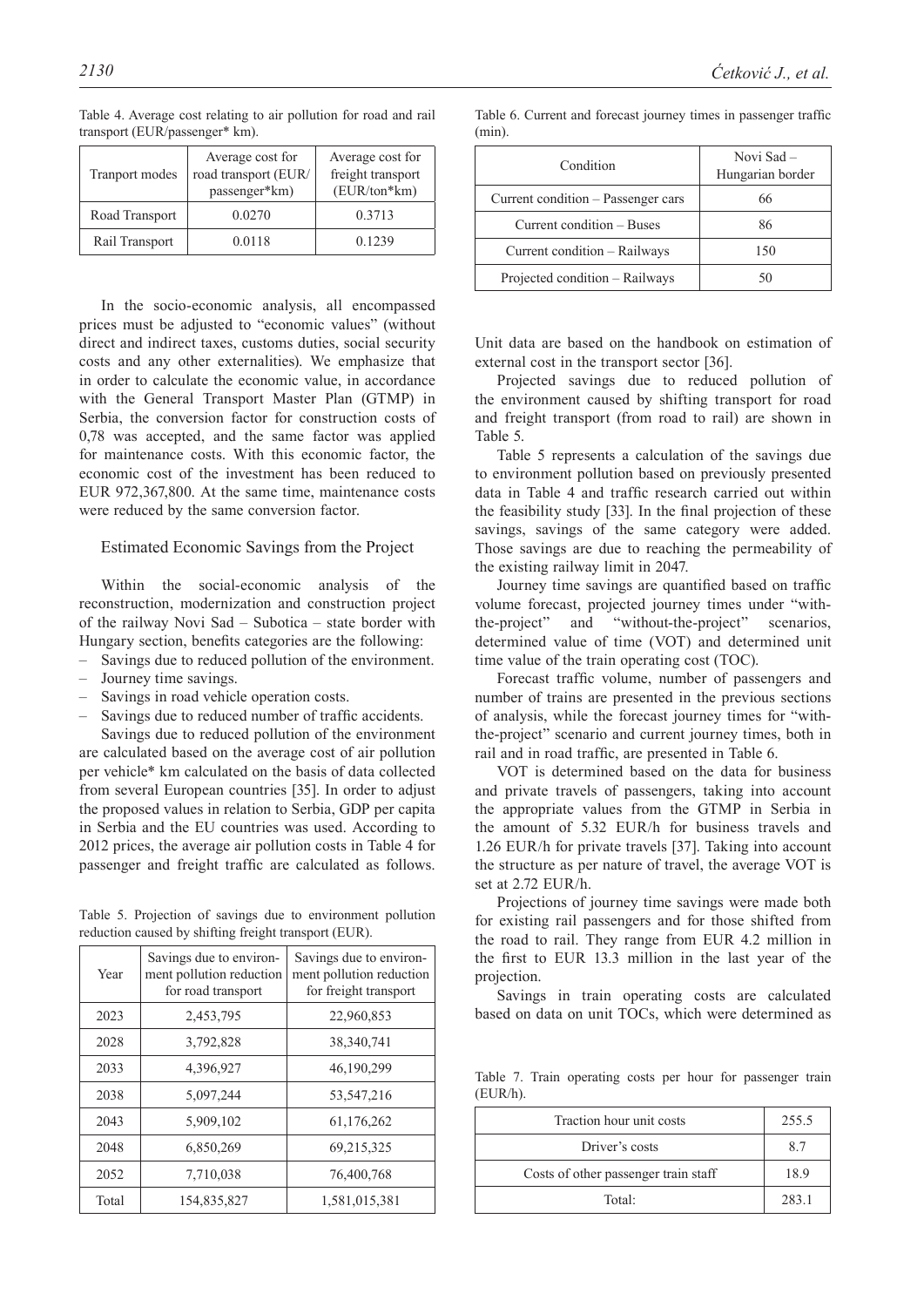Table 8. Existing and projected journey times in freight transport (min).

| Time in freight transport           | Novi Sad -<br>Hungarian border |
|-------------------------------------|--------------------------------|
| Existing condition – goods vehicles | 86                             |
| Existing condition – railways       | 144                            |
| Projected condition – railways      | 74                             |

Table 9. Train operating costs per hour for freight train (EUR/h).

| Traction hour unit costs | 255.5 EUR/h |  |  |
|--------------------------|-------------|--|--|
| Driver's costs           | $8.7$ EUR/h |  |  |
| Total:                   | 264.2 EUR/h |  |  |

a result of previous research and analysis [38]. Calculation of train operating costs per hour for passenger train is presented in Table 7.

Projection of passenger train cost savings is calculated based on the unit operating costs of the train and traffic projections and ranges in the amount of EUR 3.6 million in the first to EUR 6.3 million in the last year of the projection.

Forecast traffic volume, freight and number of trains, both for "with-the-project" scenario and "without-theproject" scenario, are presented in the previous sections. Forecast train journey times for "with-the-project" scenario and present journey times are presented in Table 8.

The data relating to the unit TOC for freight trains were determined as a result of previous research and analyses [38]. Calculation of costs per hour for freight train is given in Table 9.

Projection of savings in freight train operation costs are calculated based on unit TOC and projected volume of freight transport ranging from EUR 2.3 million in the first to EUR 6.4 million in the last year of projection.

Savings in road vehicle operation costs in passenger traffic occur as a result of redirection of transport

from road to rail and are quantified for passenger cars and buses based on forecasted traffic volume, determined length of existing and new relations and vehicle operating cost (VOC) of time. The unit VOC in passenger traffic was based on data obtained from previous surveys [39] and amounted to 0.15 EUR/km for passenger cars and 0.59 EUR/km for buses. As stated in the study [33], VOC includes the average cost of road vehicles (fuel costs, tire costs, regular and periodic repairs costs, maintenance costs, spare parts costs, etc.) occurring during its exploitation, per one kilometer of road. The projected savings range in the amount of around EUR 9.7 million in the first to EUR 30.5 million in the last year of the projection.

In order to determine savings in road vehicle operation costs in freight transport, based on the shifted freight transport from road to rail, a projection of shifted freight transport to traffic directions was carried out – the regions in Serbia (from and towards which the transport will take place), which is shown in Table 10 that follows.

The unit VOC in freight transport is set at a rate of 0.66 EUR/km for heavy goods vehicles [39]. The projection of saving the cost of exploitation of road vehicles in freight traffic is done individually for each region and the total savings range from EUR 2.5 million in the first, to EUR 8.1 million in the last year of the projection.

In the socio-economic appraisal of the project, savings in reducing the number of traffic accidents are also calculated. Since statistics show that the number of accidents is lower on a double-track railway than on single-track, in "with-the-project" scenario is expected to reduce the number of traffic accidents due to the shift from road to rail. In the GTMP in Serbia, based on statistical data, the traffic accident rate per passenger \* km travelled has been calculated [37]. Estimates of the numbers of traffic accidents on highways and railways are presented in Table 11.

The calculation of costs arising from traffic accidents has been made on the basis of appropriate data resulting from previous research and analysis [35]. Accordingly,

| Year  | Belgrade region | Western region | Southwestern<br>region | Central region | Southeastern<br>region | Vojvodina region | Total      |
|-------|-----------------|----------------|------------------------|----------------|------------------------|------------------|------------|
| 2023  | 140.353         | 21,239         | 6,087                  | 133,873        | 137,862                | 216,651          | 656,065    |
| 2028  | 249,223         | 37,714         | 10,808                 | 237,716        | 244,800                | 384,704          | 1,164,965  |
| 2033  | 300.247         | 45,435         | 13,021                 | 286,385        | 294,918                | 463,465          | 1,403,469  |
| 2038  | 348,068         | 52,671         | 15,094                 | 331,998        | 341,891                | 537,283          | 1,627,006  |
| 2043  | 397,659         | 60,176         | 17,245                 | 379,299        | 390,601                | 613,831          | 1,858,811  |
| 2048  | 449.914         | 68,083         | 19,511                 | 429,142        | 441,929                | 694,494          | 2,103,074  |
| 2052  | 496,621         | 75,151         | 21,537                 | 473,693        | 487,807                | 766,591          | 2,321,400  |
| Total | 10,266,977      | 1,553,652      | 445,242                | 9,792,960      | 10,084,760             | 15,848,248       | 47,991,840 |

Table 10. Shifted freight from road to rail (t) – regions.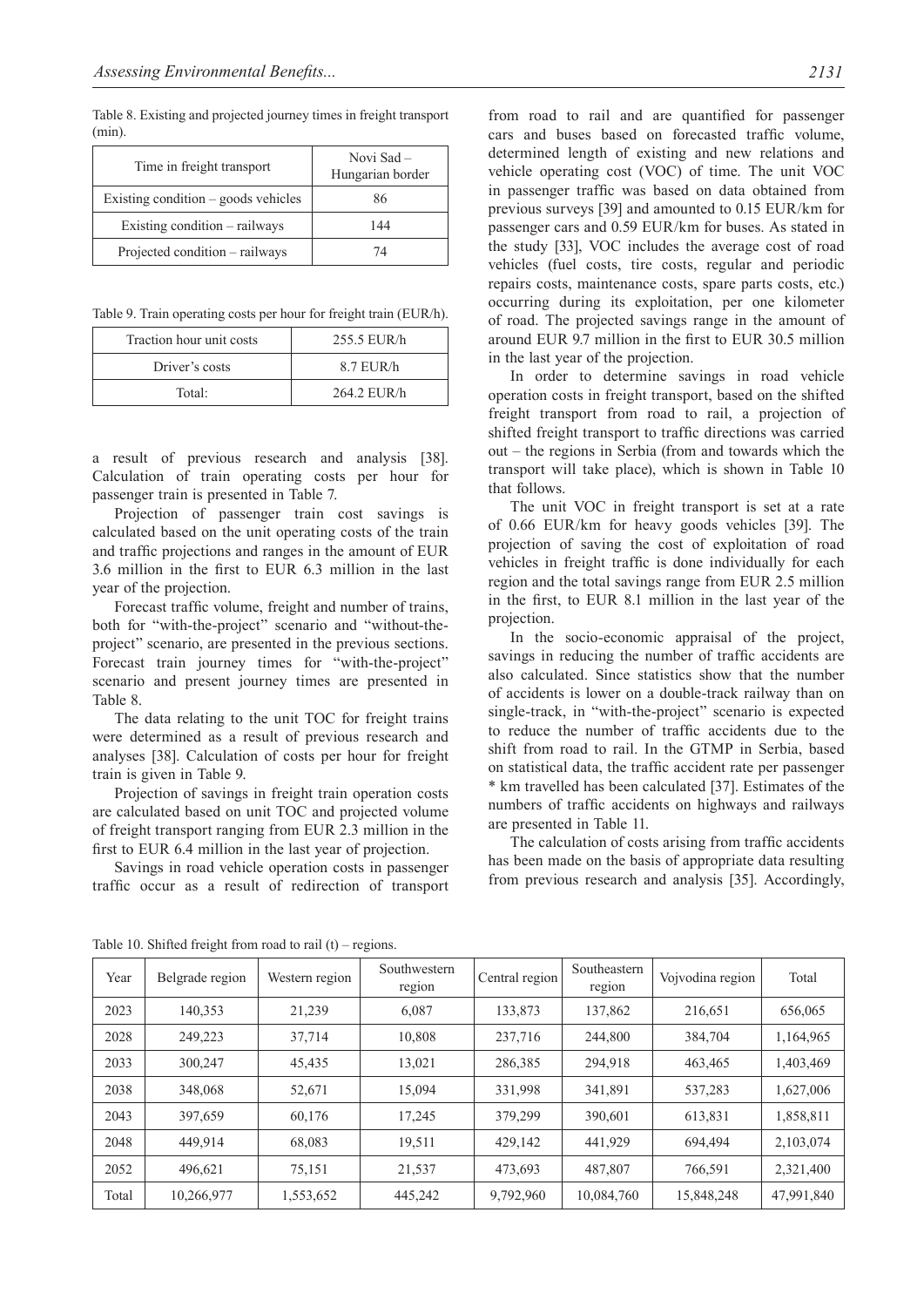| Highway                                   | Number of traffic<br>accidents |
|-------------------------------------------|--------------------------------|
| Fatality/billion of passengers*km         | 1.6                            |
| Serious injuries/billion of passengers*km | 13.497                         |
| Minor injuries/ billion of passengers*km  | 27.403                         |
| Double track railway                      |                                |
| Fatality/billion of passengers*km         | 0.1492                         |
| Serious injuries/billion of passengers*km | 0.759                          |
| Minor injuries/billion of passengers*km   | 1.541                          |
| Single track railway                      |                                |
| Fatality/billion of passengers*km         | 0.2238                         |
| Serious injuries/billion of passengers*km | 1.1418                         |
| Minor injuries/billion of passengers*km   | 2.3182                         |

Table 11. Estimate of number of traffic accidents on highways and railways.

Source: GTMP in Serbia

Table 12. Unit values of costs of traffic accidents (EUR).

| Unit values of costs of traffic accidents | Amount  |
|-------------------------------------------|---------|
| Cost of fatality                          | 323,978 |
| Cost of serious injury                    | 43,254  |
| Cost of minor injury                      | 3,276   |

the cost of death is 63.0431 \* GDP per capita, the cost of serious injuries is 8.41697 \* GDP per capita, and the cost of minor injuries is 0.63753 \* GDP per capita. Given that the estimated GDP per capita in Serbia in 2018 was 5,139 EUR, unit values of the costs of traffic accidents were obtained, as shown in Table 12.

Estimating traffic accident cost is based on the estimated number of accidents for rail and road transport for existing and shifted passengers, for the "with-the-project" and "without-the-project" scenarios. In this regard, the estimated total savings in costs of traffic accidents range from about EUR 180 thousand in the first, to around EUR 570 thousand in the last year of the projection.

# Estimated Economic Cost of the Project

In the socio-economic analysis, the basic price of the investment is the same as the financial analysis of the project. The corrective factor (CF) is 0.78 for the part of the investment to which the correction is applied. In order to calculate the economic value using the CF, the following assumptions have been accepted in accordance with the GTMP: CF for domestic materials 0.982, CF for imported materials 0.884, CF for domestic equipment 0.871, CF for imported equipment 0.855, CF for power consumption 0.950.

| Additional cost category                                    | Unit      | Amount   |
|-------------------------------------------------------------|-----------|----------|
| Energy consumption costs                                    | gross tkm | 0.003174 |
| Freight train crew costs                                    | train km  | 0.31     |
| Passenger train crew costs                                  | train km  | 0.52     |
| Locomotive operation costs                                  | train km  | 1.095    |
| Freight wagon operation<br>costs (for the entire train)     | train km  | 2.385    |
| Passenger coaches operation<br>costs (for the entire train) | train km  | 1.835    |

Table 13. Additional train operational costs category for shifting transport from road to rail (EUR).

Bearing in mind that taxes and social security account for about 52% of the labor costs and that unemployment in Serbia reaches up to 19%, the CF for labor costs is 0.389. The total construction costs consist of 35% of the labor costs, 58% of the material costs and 7% of the equipment costs. Assuming that 30% of material costs and 70% of equipment costs are for imported goods, the total CF for construction costs is 0.78. The same CF is applied to maintenance costs.

Additional costs of railway transport arise as a result of road to rail shift, and thereby of the operation of more trains. Data on average train operation costs for Serbian railways provided by PE Serbian Railways for both passenger and freight trains is presented in Table 13.

Therefore, the marginal costs of train operation are for a passenger train 4.7196 EUR/train\*km and for a freight train (electric) 7.5988 EUR/train\*km. On the basis of the established marginal costs of train and transport projections, the projection of additional costs for passenger and freight trains range in the amount of around EUR 2.5 million in the first, to around EUR 7.5 million in the last year of the projection.

# **Results and Discussion**

In the following part results of performed feasibility analysis regarding the reconstruction and modernization railway project are presented. Based on financial and socio-economic balances on net effect of the project, indicators of financial and socio-economic feasibility of the project are established.

#### Results of Financial Appraisal of the Project

After determining necessary inputs, financial appraisal of the project was performed, calculating standard dynamic indicators of the investment justification. A prerequisite for dynamic evaluation of project feasibility is establishment of adequate discount rate. In accordance with European Commission recommendations, financial discount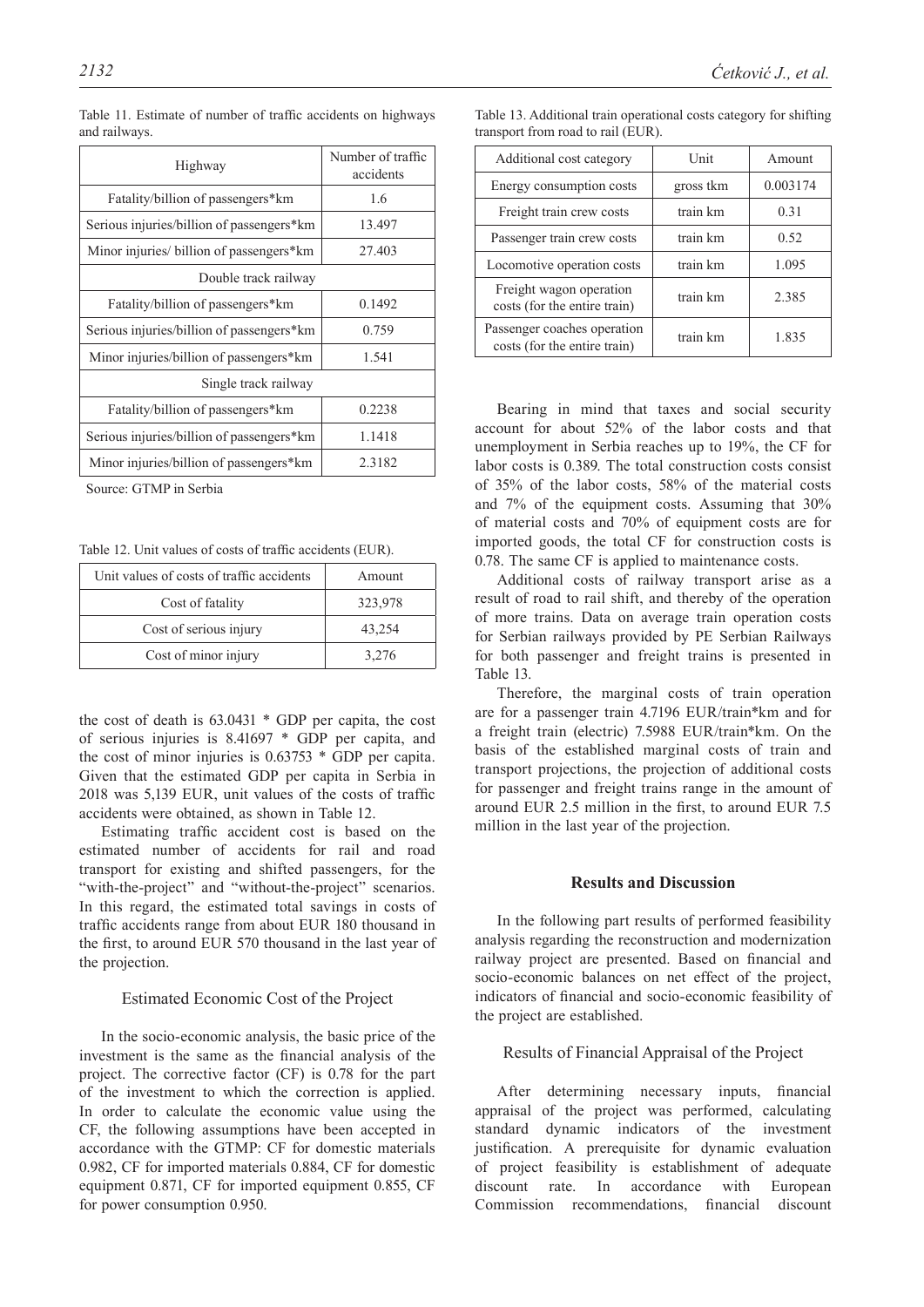| Year  | Investment  | Investment<br>maintenance | Current<br>maintenance | Income from<br>freight transport | Income from<br>passenger transport | Residual<br>value | Net effects    |
|-------|-------------|---------------------------|------------------------|----------------------------------|------------------------------------|-------------------|----------------|
| 2019  | 49,532,500  |                           |                        |                                  |                                    |                   | $-49,532,500$  |
| 2020  | 247,662,500 |                           |                        |                                  |                                    |                   | $-247,662,500$ |
| 2021  | 297,195,000 |                           |                        |                                  |                                    |                   | $-297,195,000$ |
| 2022  | 297,195,000 |                           |                        |                                  |                                    |                   | $-297,195,000$ |
| 2023  | 99,065,000  | $-29,400,000$             | $-955,500$             | 207,637                          | 274,875                            |                   | $-75,576,988$  |
| 2028  |             |                           | $-1,079,636$           | 391,394                          | 460,887                            |                   | 1,931,917      |
| 2033  |             |                           | $-875,388$             | 508,298                          | 1,062,652                          |                   | 2,446,338      |
| 2038  |             |                           | $-660,753$             | 578,977                          | 1,116,421                          |                   | 2,356,152      |
| 2043  |             |                           | $-435,203$             | 647,360                          | 1,175,787                          |                   | 2,258,351      |
| 2048  |             |                           | $-198,183$             | 714,738                          | 1,241,332                          |                   | 2,154,253      |
| 2052  |             |                           | $\theta$               | 773,655                          | 1,298,646                          | 168,678,243       | 170,750,545    |
| Total | 990,650,000 | $-58,800,000$             | $-19,673,909$          | 16,512,904                       | 29,643,906                         | 168,678,243       | $-697,341,038$ |

Table 14. Projection of balance of net effects – financial appraisal (in EUR).

rate has been determined at the level of 4% [29]. Effects of construction – costs and benefits perceived in the economic lifetime of project, discounted using the above-mentioned established financial discount rate, have been expressed in present values of monetary units.

Projection of the financial balance of net effects of this project is presented in Table 14.

Based on performed calculation of total net effects (Table 14), the following indicators of financial project feasibility have been established:

- FIRR is negative, less than the established discount rate and amounts to -4.78%.
- FNPV is negative and amounts to -752.42 mil EUR.
- Financial benefit-cost (FB/C) ratio amounts to 0,082, which is less than 1.

Based on results achieved within the financial analysis of justification of the railway reconstruction, modernization and construction project of the Novi Sad – Subotica – State border with Hungary (Kelebija) railway section, it can be concluded that subject investment is not justified for owner of the infrastructure from's exclusively financial point of view. The mentioned project has not been achieving agreeable return of invested funds and has been financially unprofitable. It is important to note that future income of railway use is completely covering operational costs of railway maintenance, which is a prerequisite for its unobstructed operational functioning. However, negative financial indicators of the project cannot serve as an exclusive base for making the decision whether to implement it or not. Final conclusions on investment feasibility should come out based on perceived contribution of the project to the total country's economic welfare and more beyond the region.

# Results of Socio-Economic Appraisal of the Project

A socio-economic appraisal of project feasibility has been performed by implementing standard dynamic indicators of investment justification. According to the European Commission recommendations, the economic discount rate of 5% has been determined [29]. Projection of economic balance of net effects of this project is presented in Table 15.

Based on performed calculation of total net effects (Table 15), the following indicators of socio-economic feasibility of the project have been determined:

- EIRR is positive, higher than determined discount rate and amounts to 8.15%.
- ENPV is positive, and amounts to EUR 472.93 million.
- EB/C ratio amounts to 1.70.

According to the determined indicators of socioeconomic evaluation of the project, it can be concluded that a project has satisfactory economic justification since EIRR is positive and higher than the discount rate, ENPV is positive, and economic benefit-cost ratio is on a satisfactory level.

# Calculation of Environment Benefits

Table 15 shows that in the structure of socioeconomic benefits from the realization of the project, savings due to reduced pollution of the environment are dominant, especially in freight traffic. Thus, in 2052 these savings were forecasted at the level of EUR 207,540,369 for freight traffic and EUR 7,710,038 for passenger traffic (Fig. 1), i.e., total 73.1% of the total socio-economic benefits, while the dominant saving of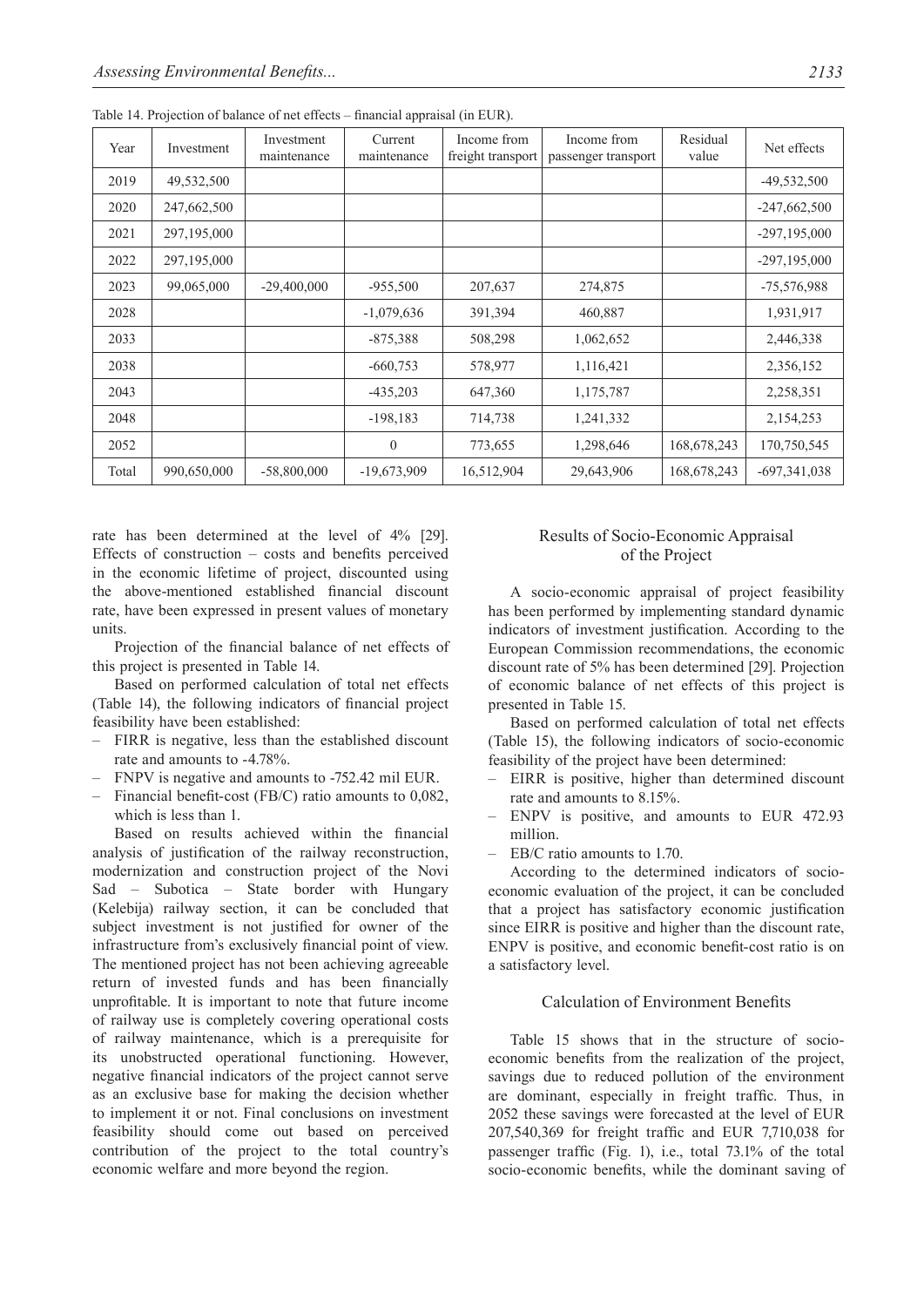| l<br>l                                                                                             |
|----------------------------------------------------------------------------------------------------|
| Ï                                                                                                  |
|                                                                                                    |
|                                                                                                    |
|                                                                                                    |
|                                                                                                    |
| l                                                                                                  |
| ֠                                                                                                  |
| ٔ,                                                                                                 |
|                                                                                                    |
| i<br>l                                                                                             |
| i                                                                                                  |
| ļ                                                                                                  |
|                                                                                                    |
| ı                                                                                                  |
| <b>CALC</b><br>֧֦֧֦֧֦֦֧֦֧ׅ֧֧֦֧ׅ֧֧֧ׅ֧֧ׅ֧ׅ֧֧ׅ֧֧ׅ֧֪֧֧֧֪֧֛֚֚֚֚֚֚֚֚֚֚֚֚֚֚֚֚֝֝֝֜֓֝֜֓֝֓֓֜֓֓֜֓֜֓֞֜֓֝֬֜֓֝֬֜ |
| í<br>l                                                                                             |
|                                                                                                    |
|                                                                                                    |
| $2 + 2 + 2$                                                                                        |
|                                                                                                    |
|                                                                                                    |
|                                                                                                    |
|                                                                                                    |
|                                                                                                    |
| $-2000$<br>ł                                                                                       |
|                                                                                                    |
| $\ddot{\phantom{a}}$                                                                               |
|                                                                                                    |
|                                                                                                    |
| ì                                                                                                  |
|                                                                                                    |
|                                                                                                    |
| Ï                                                                                                  |
| ł                                                                                                  |
| ֚֓                                                                                                 |

| Table 15. Projection of balance of net effects – economic appraisal (EUR)  |                |               |            |            |             |             |             |             |               |
|----------------------------------------------------------------------------|----------------|---------------|------------|------------|-------------|-------------|-------------|-------------|---------------|
| COSTS                                                                      | 2019-2022      | 2023          | 2028       | 2033       | 2038        | 2043        | 2048        | 2052        | Total         |
| Investment                                                                 | 875,130,300    | 97,236,700    | $\circ$    | $\circ$    | $\circ$     | $\circ$     | $\circ$     | $\circ$     | 972,367,000   |
| Investment maintenance                                                     |                | $-22,755,600$ | $\circ$    | $\circ$    | $\circ$     | $\circ$     | $\circ$     | $\circ$     | $-45,511,200$ |
| Current maintenance                                                        |                | $-739,557$    | $-835,638$ | $-677,550$ | 511,423     | $-336,847$  | $-153,394$  | $\circ$     | $-15,227,605$ |
| Additional freight railway costs                                           |                | 1,104,198     | 1,844,582  | 2,222,226  | 2,576,170   | 2,943,205   | 3,329,966   | 3,675,660   | 76,062,526    |
| Additional passengers railway costs                                        |                | 1,378,240     | 1,722,800  | 3,790,160  | 3,790,160   | 3,790,160   | 3,790,160   | 3,790,160   | 98,888,720    |
| TOTAL COSTS                                                                |                | 76,223,981    | 2,731,744  | 5,334,836  | 5,854,907   | 6,396,517   | 6,966,732   | 7,465,820   | 1,086,579,441 |
| <b>BENEFITS</b>                                                            |                |               |            |            |             |             |             |             |               |
| Savings in road vehicle operation costs in freight<br>transport            |                | 2,450,148     | 4,091,332  | 4,928,957  | 5,714,012   | 6,528,106   | 17,187,354  | 22,146,587  | 227,735,512   |
| Savings due to reduced pollution of environment in<br>freight transport.   |                | 22,960,853    | 38,340,741 | 46,190,299 | 53,547,216  | 61,176,262  | 161,066,336 | 207,540,369 | 2,134,129,679 |
| Savings in freight train operation costs                                   |                | 3,005,213     | 3,699,048  | 4,239,693  | 4,744,319   | 5,289,201   | 5,881,222   | 6,402,357   | 141,517,728   |
| Journey time savings in passanger transport                                |                | 4,241,985     | 6,556,831  | 7,601,164  | 8,811,833   | 10,215,329  | 11,842,367  | 13,328,688  | 267,671,616   |
| Savings in road vehicle operation costs in passanger<br>transport          |                | 9,691,714     | 14,980,470 | 17,366,471 | 20,132,499  | 23,339,084  | 27,056,395  | 30,452,211  | 611, 552, 514 |
| Savings due to reduced pollution of environment in<br>passanger transport. |                | 2,453,795     | 3,792,828  | 4,396,927  | 5,097,244   | 5,909,102   | 6,850,269   | 7,710,038   | 154,835,827   |
| Savings in passanger train operation costs                                 |                | 3,656,282     | 4,995,626  | 5,250,453  | 5,518,279   | 5,799,767   | 6,095,613   | 6,343,120   | 164,241,514   |
| Savings due to reduced number of traffic accidents                         |                | 182,295       | 281,773    | 326,652    | 378,679     | 438,993     | 508,913     | 572,786     | 11,502,899    |
| Residual value                                                             |                | $\circ$       | $\circ$    | $\circ$    | $\circ$     | $\circ$     | $\circ$     | 165,565,192 | 165,565,192   |
| TOTAL BENEFITS                                                             |                | 48,642,286    | 76,738,649 | 90,300,616 | 103,944,081 | 118,695,845 | 236,488,469 | 460,061,348 | 3,878,752,481 |
| NET EFFECTS                                                                | $-875,130,300$ | $-27,581,695$ | 74,006,905 | 84,965,780 | 98,089,174  | 112,299,327 | 229,521,737 | 452,595,529 | 2,792,173,040 |
|                                                                            |                |               |            |            |             |             |             |             |               |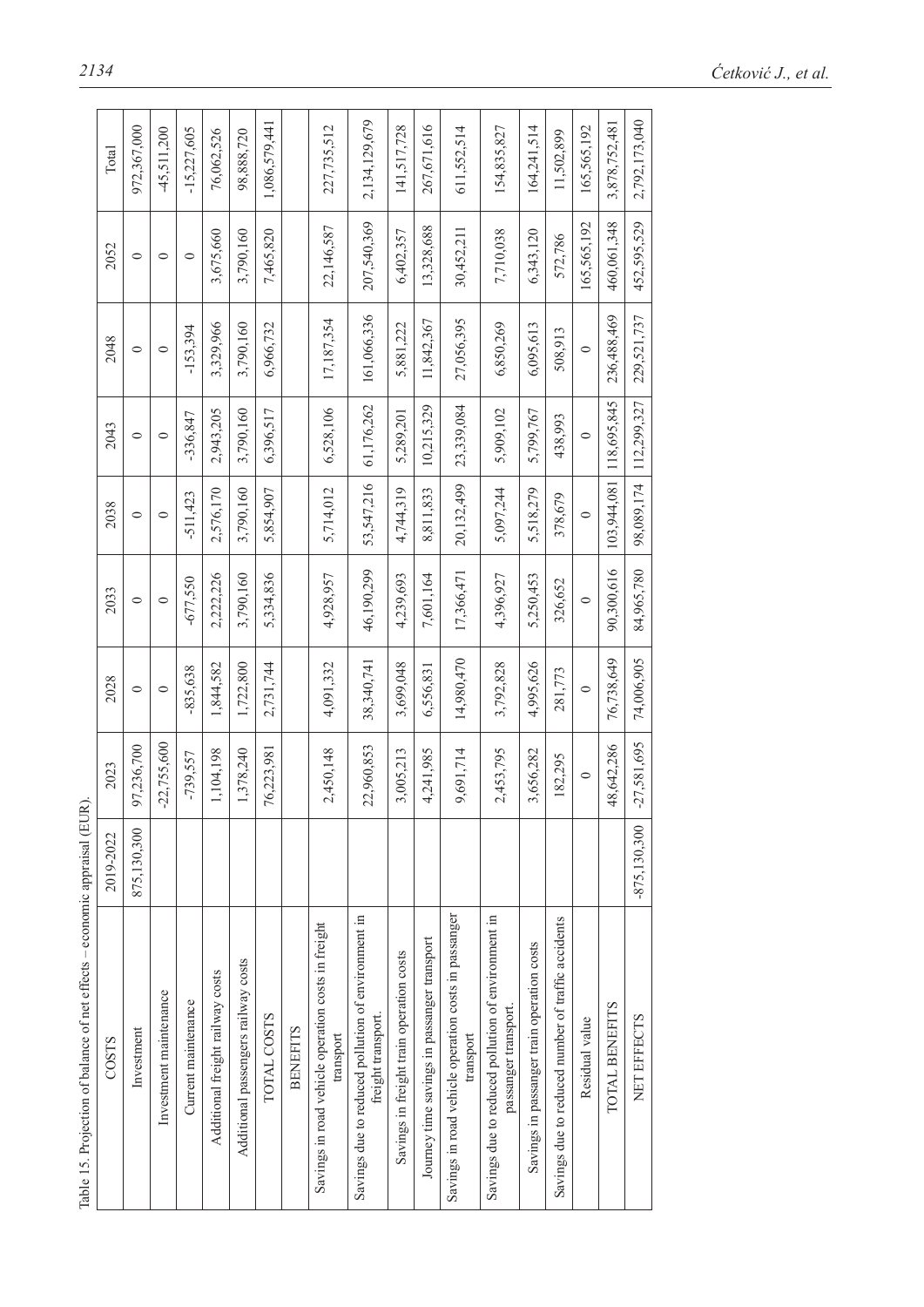

Fig. 1. Structure of socio-economic benefits from project realization in 2052 (EUR).



Fig. 2. Structure of socio-economic benefits from project realization in 2052 (in %).

freight traffic from 70.5%, while passenger traffic is 2.6% (Fig. 2).

# **Conclusions**

The obtained results of the analyses of the financial and socio-economic feasibility of the reconstruction and modernization project of the railway in Serbia clearly confirmed the previously defined hypotheses in this paper. Namely, the financial effects of the investors (railway infrastructure owners) from the reconstruction and modernization of railway line projects in the countries of southeastern Europe are usually not satisfactory, as indicated by the financial appraisal of the project. The FIRR and FNPV indicators are negative, and the FB/C indicator demonstrates an unfavorable ratio of benefits and costs. This confirms the first hypothesis in the paper. At the same time, the conclusion is that with large infrastructure projects in the public sector, the financial appraisal of the project is not sufficient for the decision to implement the project.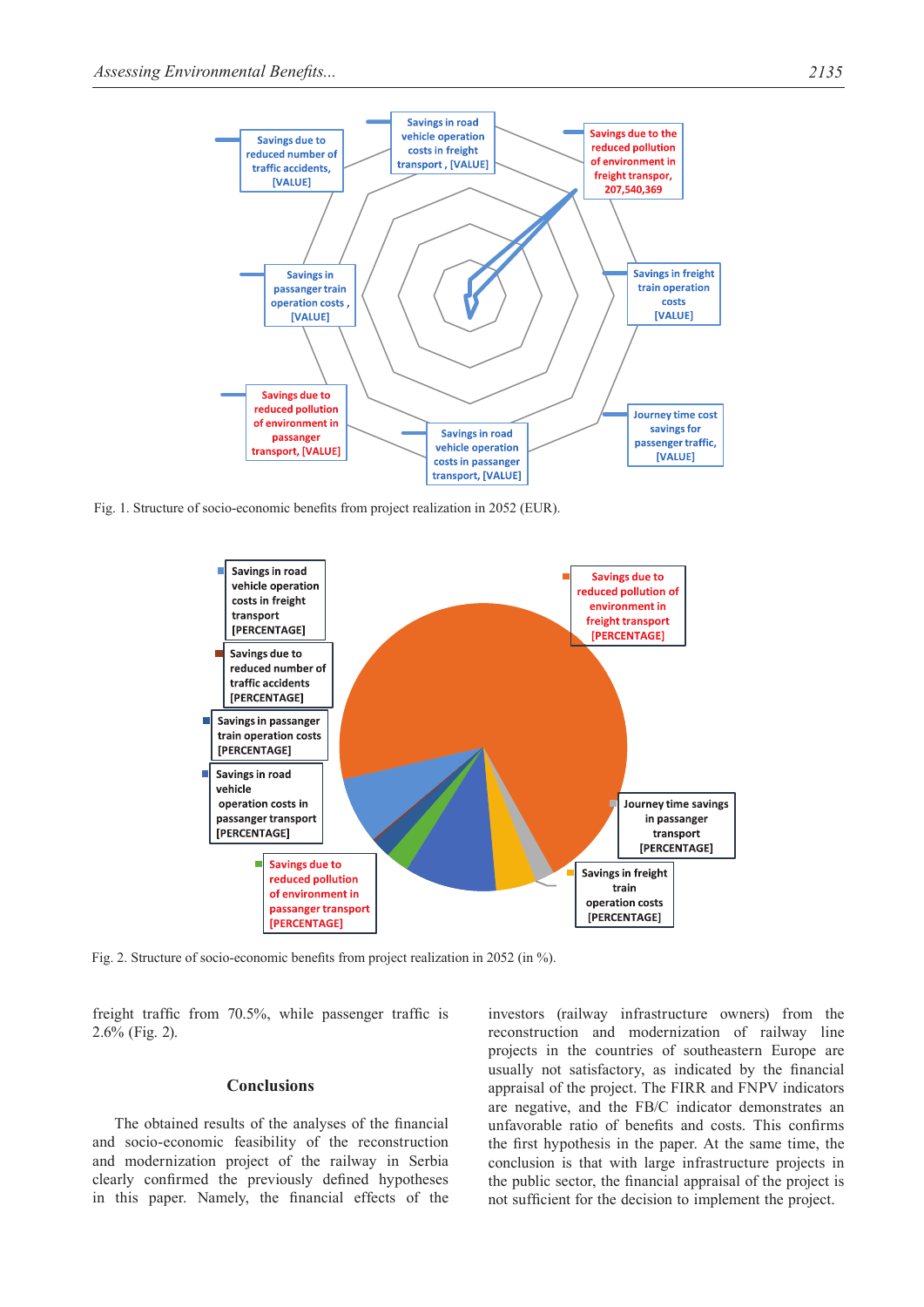Socio-economic analysis of this project has highlighted the high level of multiple socio-economic benefits from the reconstruction and modernization of the railway project, as a result of capacity expansion and increased transport re-routing (dominantly freight) from road to railway. EIRR is higher than the defined discount rate, the ENPV is positive, and the EB/C indicator shows a favorable ratio between the benefits and the project costs. This confirms a high level of socio-economic contribution of the project to society, which confirmed the second hypothesis in the paper.

Savings due to environment pollution reduction represent the dominant category in the overall socioeconomic benefits. For the total projection period 2023- 2052 total savings due to environmental pollution reduction amount at close to EUR 2.29 billion, which is close to 60% of the total socio-economic benefits of the project. At the same time, the contribution of freight transport to savings due to environment pollution reduction for the total projection period is about 93%, and the passenger is about 7%. This indicates the expressed ecological dimension of the project and the confirmation of the third hypothesis.

In line with the above-mentioned observations, it can be concluded that the form of modern development is one that meets the present needs of people and does not jeopardize the ability of future generations to meet their own requirements. It is aimed at improving the individual's living standard, but with short-term, midterm and long-term environmental protection. The fact is that every type of transport carries a certain risk of environmental pollution, but these risks are different. Through its institutions, the international community insists on giving priority to rail transport and inland waterway transport. The air pollution and noise produced by the dominance of road transport has shown a series of weaknesses. Rail transport, as energyefficient, safe and environmentally friendly, is promoted by the common EU policy as a transport that can be modernized and thus be competitive to road transport. The data indicate that road transport, which dominantly participates in land transport and still largely depends on oil, has become a serious problem in many parts of the world. This problem can be overcome by eliminating road transport domination and developing transport in a spirit of sustainable development.

## **Acknowledgements**

This paper contains the results of the research on the Railway Modernization Project, Novi Sad – Subotica – State Border (Kelebija) section, financed and supported by the Government of the Republic of Serbia.

## **Conflict of Interest**

The authors declare no conflict of interest.

#### **References**

- 1. UNECE, Transport for sustainable development in the ECE region, UNECE Transport Division, **2011**.
- 2. VUJADINOVIC R., DAMJANOVIC M., SIMOVIC S. Environmental aspects of the passenger car fleet renewal in Montenegro, 23rd International Transport and Air Pollution Conference TAP2019, **2019**.
- 3. NAMINSE E., Y., ZHUANG., J. Economic Growth, Energy Intensity and Carbon Dioxide Emissions in China, Polish Journal of Environmental Studies, **27** (5), 2193, **2018**.
- 4. CHESTER M.V., HORVATH A. Environmental assessment of passenger transportation should include infrastructure and supply chains", Environmental Research Letters, **4** (2), **2009**.
- 5. DJUROVIC G., CETKOVIC, J., DJUROVIC V., JABLAN, N. The Paris Agreement and Montenegro's INDC: Assessing the Environmental, Social, and Economic Impacts of Selected Investments, Polish Journal of Environmental Studies, **27** (3), 1019, **2018**.
- 6. SALEM M.Z., ALMUZAINI R.S., KISHAWI Y.S. The Impact of Road Transport on  $CO<sub>2</sub>$  Atmospheric Concentrations in Gaza City (Palestine), and Urban Vegetation as a Mitigation Measure, Polish Journal of Environmental Studies, **26** (5), 2175, **2017**.
- 7. MINTZIA D., KEHAGIA F., TSAKALIDIS A., ZERVAS E. A Methodological Framework for the Comparative Analysis of the Environmental Performance of Roadway and Railway Transport, Promet – Traffic & Transportation, **30** (6), 721, **2018**.
- 8. VUJADINOVIĆ R., PETROVIĆ S. Use of models for the calculation of  $CO<sub>2</sub>$  emissions for passenger cars in Montenegro, 17<sup>th</sup> Symposium on Thermal Science and Engineering of Serbia "Energy – Ecology – Efficiency" SIMTERM 2015, 1100, **2015**.
- 9. DONG J.F., HUANG J.Y., WU R.W., DENG C. Delinking Indicators on Transport Output and Carbon Emissions in Xinjiang, China, Polish Journal of Environmental Studies, **26** (3), 1045, **2017**.
- 10. FURFARI S. Energy efficiency of engines and appliances for transport on land, water, and in air, Ambio, **45** (1), 63, **2015**.
- 11. WATSON I., ALI A., BAYYATI A. Sustainability of HSR as a mass transportation mode in terms of efficient use of natural resources, 360 High Speed Magazine, **6**, 387, **2018**.
- 12. WATSON I., ALI A., BAYYATI A. An investigation into the benefits and constraints of shifting freight traffic from roads onto high-speed railways, WIT Transactions on The Built Environment, Computers in Railways, **181** (16), 541, **2019**.
- 13. WATSON I., ALI A., BAYYATI A. Investigation of the operational reliability of highspeed railway and possible measures of improvement, Railway Engineering, **2017**.
- 14. FACT SHEETS ON THE EUROPEAN UNION, **2018**, Available online: www.europarl.europa.eu/factsheets/en (accessed on 1 February 2019).
- 15. FRIES N., HELLWEG S. LCA of land-based freight transportation: facilitating practical application and including accidents in LCIA, The International Journal of Life Cycle Assessment, **19**, 546, **2014**.
- 16. EUROPEAN COMMISSION, Electrification of the Transport System/Studies and reports/Directorate-General for Research and Innovation Smart, Green and Integrated Transport, Brussels, **2017**.